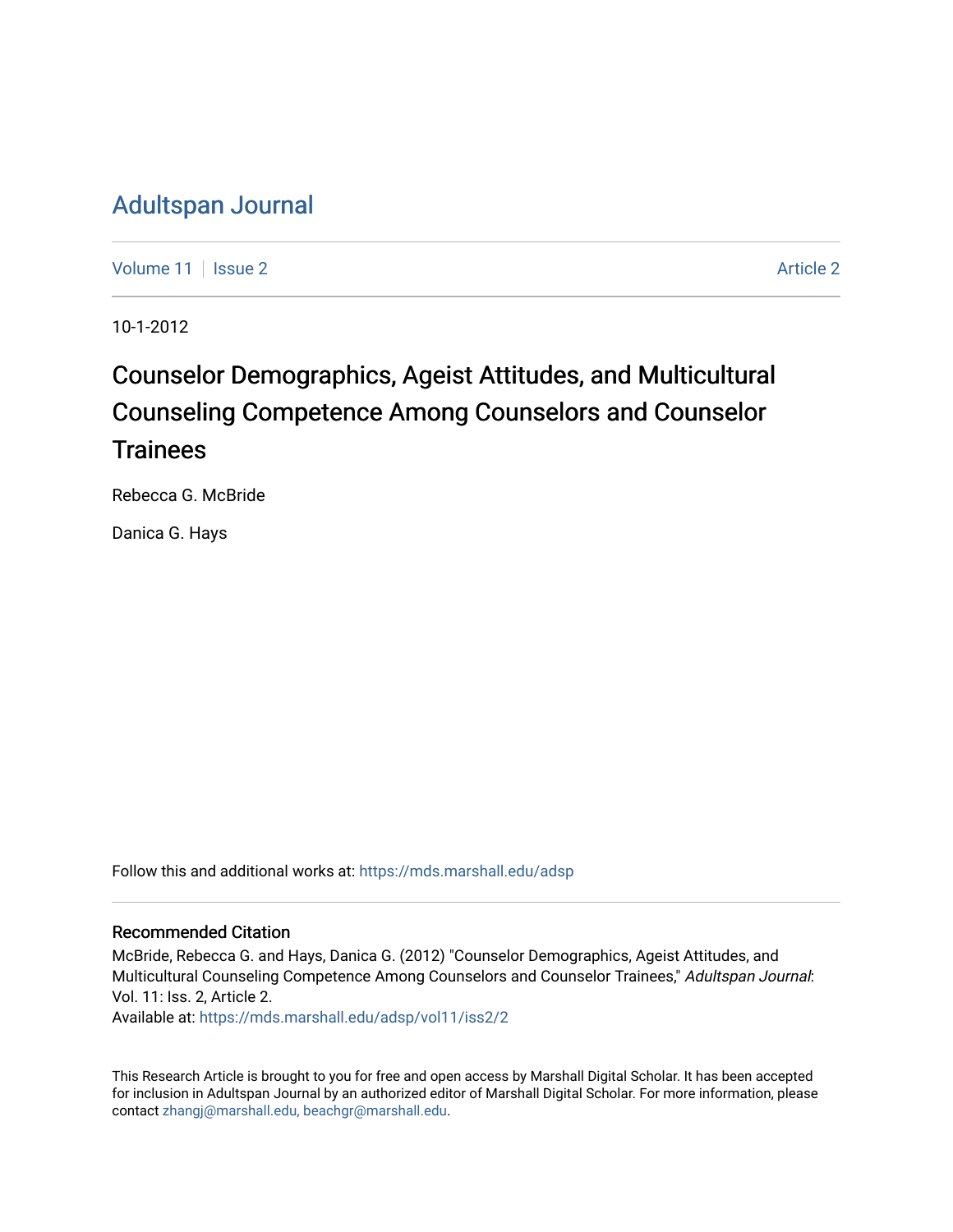Received 06/07/11 Revised 10/10/11 Accepted 10/27/11

# **Counselor Demographics, Ageist Attitudes, and Multicultural Counseling Competence Among Counselors and Counselor Trainees**

**Rebecca G. McBride and Danica G. Hays**

*The purpose of this study was to understand the relationship among counselors' self-reported multicultural counseling competence and their attitudes of the geriatric population. A statistically significant negative correlation was found between participants' attitudes of the geriatric population and their self-reported multicultural counseling competence. Implications for training and practice are provided.*

Approximately 75 million individuals who were born between 1946 and 1964 encompass the Baby Boom population (Goldstein & Damon, 1993). In the year 2011, these individuals began entering the geriatric population. As the Baby Boom population ages, the geriatric population, which includes those 65 years and older, will grow to be the largest cohort in history. By 2000, 35 million individuals composed the geriatric population (Gist & Hetzel, 2004), and researchers expect this cohort to continue to grow to include 21% of the U.S. population—or 76.4 million individuals—by 2030 (Van Gerpen, Johnson, & Winstead, 1999).

With the rapid increase of the geriatric population, greater attention to mental illness, elder abuse, and other psychosocial factors (e.g., ageism) within the population is likely, as counselors may be treating more of these individuals. The purpose of this article is to review these salient characteristics for working with this population and to explore the relationship between two constructs indicating counselor competency in multicultural counseling and attitudes toward the geriatric population.

# **Mental Health and Psychosocial Considerations**

# **Mental Health Considerations**

There are many mental health considerations counselors must be aware of when counseling individuals of the geriatric population. Dementia, depression, and

*© 2012 by the American Counseling Association. All rights reserved. Rebecca G. McBride and Danica G. Hays, Department of Counseling and Human Services, Old Dominion University. Rebecca G. McBride is now at Department of Family and Community Medicine, Eastern Virginia Medical School. Correspondence concerning this article should be addressed to Rebecca G. McBride, Department of Family and Community Medicine, Eastern Virginia Medical School, 600 Crawford Street, Suite 300, Portsmouth, VA 23704 (e-mail: mcbridrg@evms.edu).*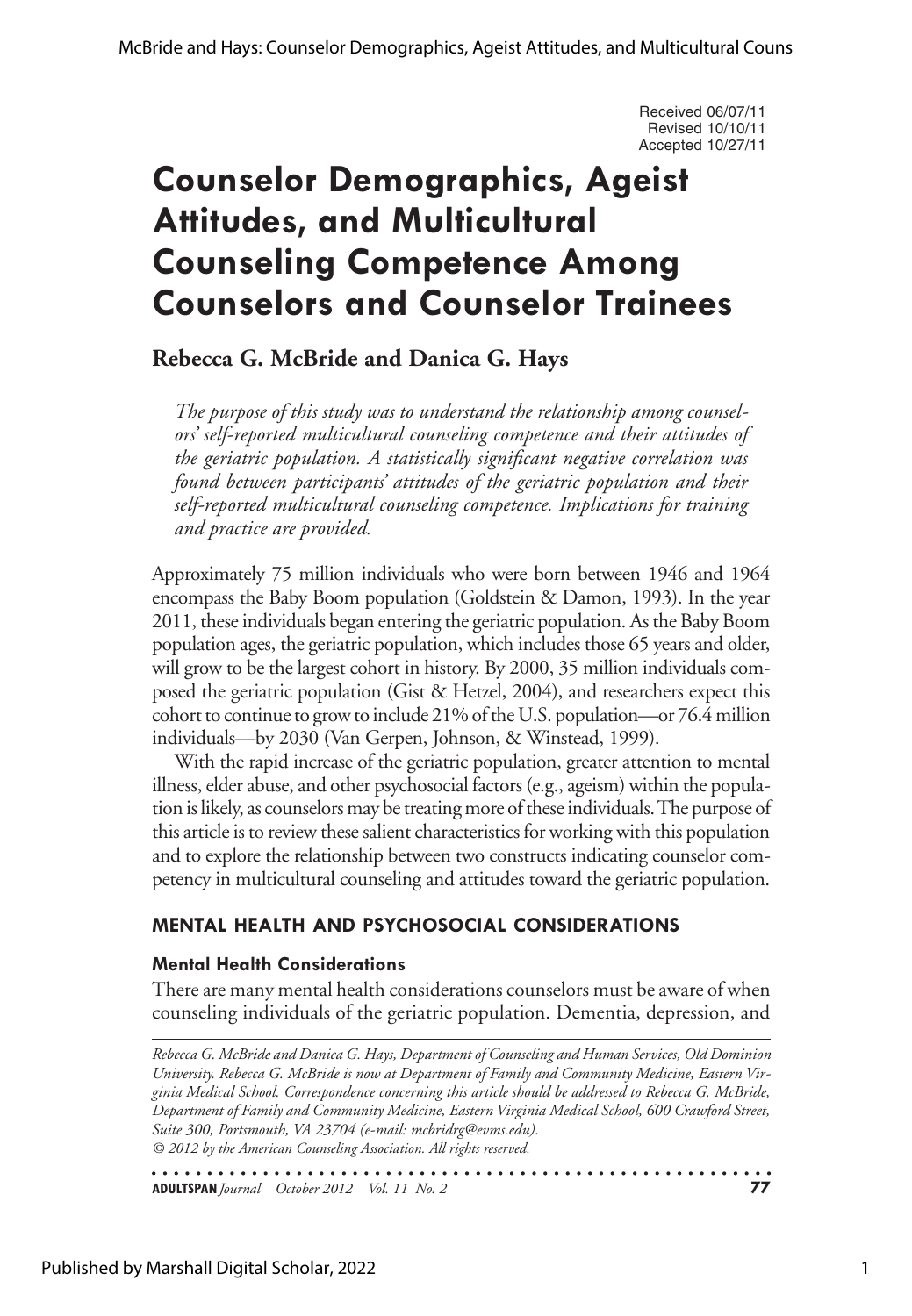suicide are prevalent within this population. Dementia such as Alzheimer's disease is extremely prevalent during older adulthood and may be the most prevalent mental illness in older adults (Zank, 1998). Overall, 5% of adults over the age of 65 years are diagnosed with dementia and 10% are diagnosed with Alzheimer's disease (Spira & Edelstein, 2007; Zank, 1998). In addition, individuals over the age of 80 years are diagnosed with dementia at a rate of 20%, and more than half of individuals over the age of 85 years are diagnosed with Alzheimer's disease. Currently, in the United States, 4 million people are living with Alzheimer's disease (Spira & Edelstein, 2007). These individuals often have progressive memory loss; language disruption; agitation; and personality, emotional, and behavior changes (Abraham, 2005).

Depression can lead to impairments in mental, physical, and social functioning for this population (Centers for Disease Control and Prevention [CDC] & National Association of Chronic Disease Directors [NACDD], 2009). Overall, 2.5% of older adults meet the *Diagnostic and Statistical Manual of Mental Disorders* (American Psychiatric Association, 2000) criteria for depression or dysthymic disorder. However, 27% of older adults have symptoms of depression but do not meet the full criteria for the disorder. Older adults must often face the death of friends as well as partners, and, therefore, bereavement becomes a focus of older adulthood. Because of this, elders may experience increased depression. In addition, depression may also be exacerbated by illness and accidents, such as hip fractures or heart disease (U.S. Department of Health and Human Services [USDHHS], 2000). For instance, 12% of older individuals who are hospitalized for illness and accidents such as these develop depression. In addition, elders in nursing homes are particularly inclined to develop depression because 15% to 25% of these individuals develop symptoms of the mental health illness (USDHHS, 2000).

Suicide also greatly affects individuals of the geriatric population. Overall, 13 individuals 65 years and older commit suicide each day in the United States (Walsh, Currier, Shah, Lyness, & Friedman, 2008). In 2000, individuals 65 years and older completed 18.1% of suicides. In addition, 57.5 per every 100,000 men 85 years and older complete suicide, which is more than 5 times the national suicide rate. In fact, older men have the highest suicide rates of any age cohort, with 45.23 suicides per every 100,000 men 85 years and older (CDC & NACDD, 2008). Overall, the Baby Boom generation has a higher suicide rate than does any other generation.

#### **Elder Abuse**

In 2004 alone, 565,747 elders were abused (National Center on Elder Abuse, 2006), although this statistic is likely underreported. There are five types of elder abuse (Buzgova & Ivanova, 2009). The first form is physical abuse, which is purposefully causing pain or injury to the body. The second is psychological and emotional abuse, which includes the use of words to cause anguish,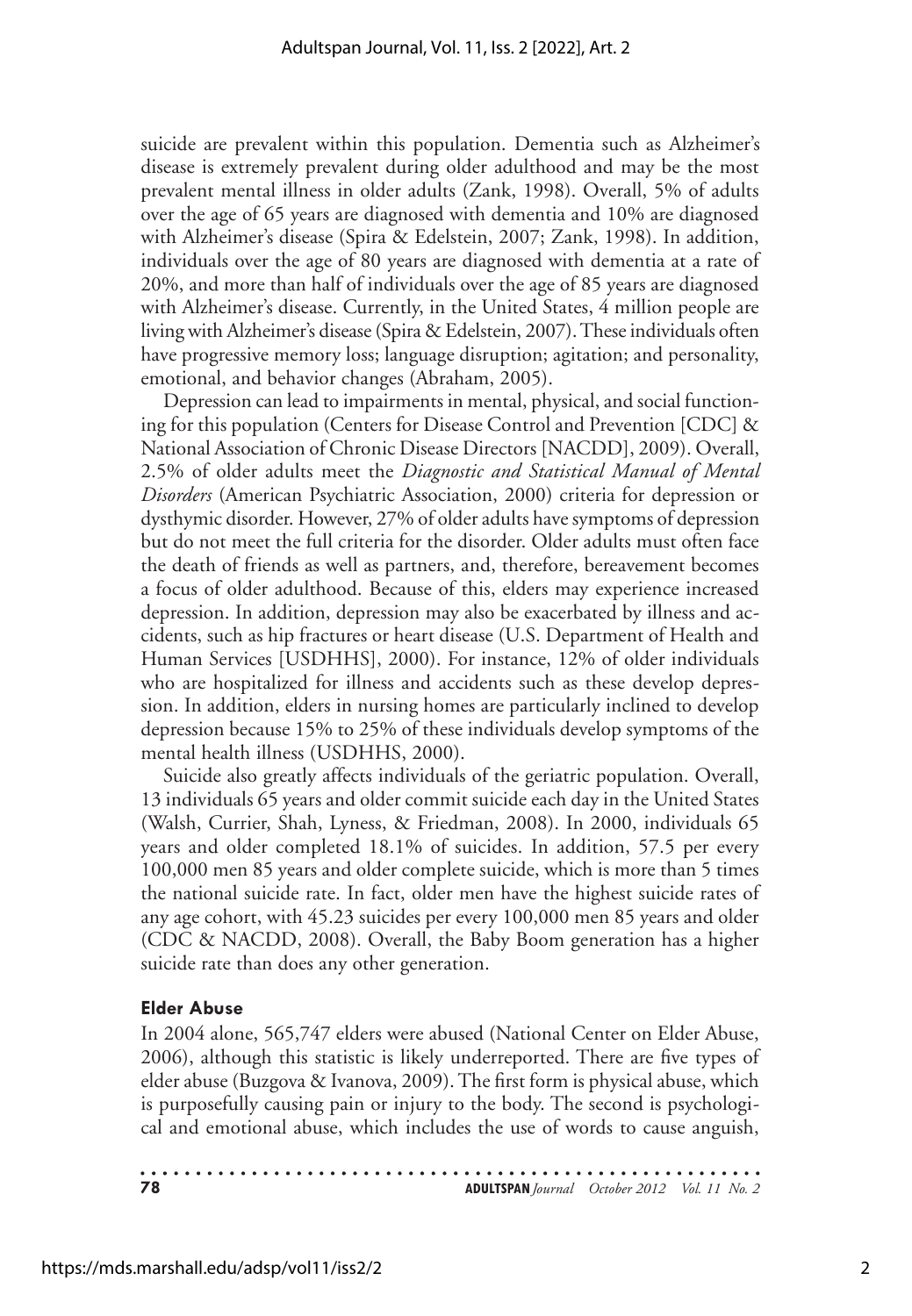fear, or humiliation. Financial abuse is also a form of elder abuse and includes caregivers' mishandling of elders' finances or organizations taking advantage of elders. Neglect includes malnutrition, inadequate health care, and poor hygiene. The final form of elder abuse is violation of rights, which occurs when family members or employees do not respect the right to privacy or free choice. Counselors are to be aware of these types of abuse as they attend to mental health considerations. For more information on counselors' role in preventing elder abuse, see Forman and McBride (2010).

Elder abuse may go undetected because physicians often have the most contact with elders yet have little training on elder abuse (see Jones, Veenstra, Seamon, & Krohmer, 1997). Elders who are abused may be scared to reveal the abuse, and, therefore, this may cause elder abuse to be even more undetectable (Nelson, 2005). Because of ageist beliefs among practitioners and society, it may be easy for individuals to disregard the welfare of older adults (Nelson, 2005).

### **Ageism**

Multiculturalism has progressively become of interest within the counseling field because of demographic changes in the United States. For instance, in 2000, 25% to 30% of the U.S. population self-identified as minorities, and, by the end of 2010, this population increased to 32.7% (LaRoche & Maxie, 2003; Yali & Revenson, 2004). One aspect of increased multicultural counseling competence is minimal prejudice and discrimination and, specific to this population, the acknowledgment and dismantling of ageism.

The concept of ageism was first introduced by Butler (1969) and is described as stereotypes, prejudice, or discrimination against members of the geriatric population because of their age (Iverson, Larsen, & Solem, 2009). Ageist beliefs among mental health practitioners may ultimately affect the way they interact with clients of the geriatric population and therefore may put client care at risk for mental health concerns and other psychosocial stressors (Helmes & Gee, 2003).

Woolfe and Briggs (1997) asked counselors what were considerations when working with clients of the geriatric population. Overall, counselors perceived that when working with the geriatric population, they needed to talk louder and more clearly, explain more carefully about the counseling process, lower their expectations about what could be achieved in counseling, take things slower, show consideration for health, avoid using slang words, reduce focus on the past, and not challenge defenses. These results indicate possible biases and stereotypes counselors may hold against individuals of the geriatric population.

Danzinger and Welfel (2000) indicated that mental health professionals often hold the assumption that older clients are less able than younger clients to make autonomous decisions. This same study indicated that the longer the mental health practitioner was in practice, the more likely he or she was to judge elders as being less competent, which is counterintuitive. However,

| <b>ADULTSPAN</b> Journal October 2012 Vol. 11 No. 2 |  |  |
|-----------------------------------------------------|--|--|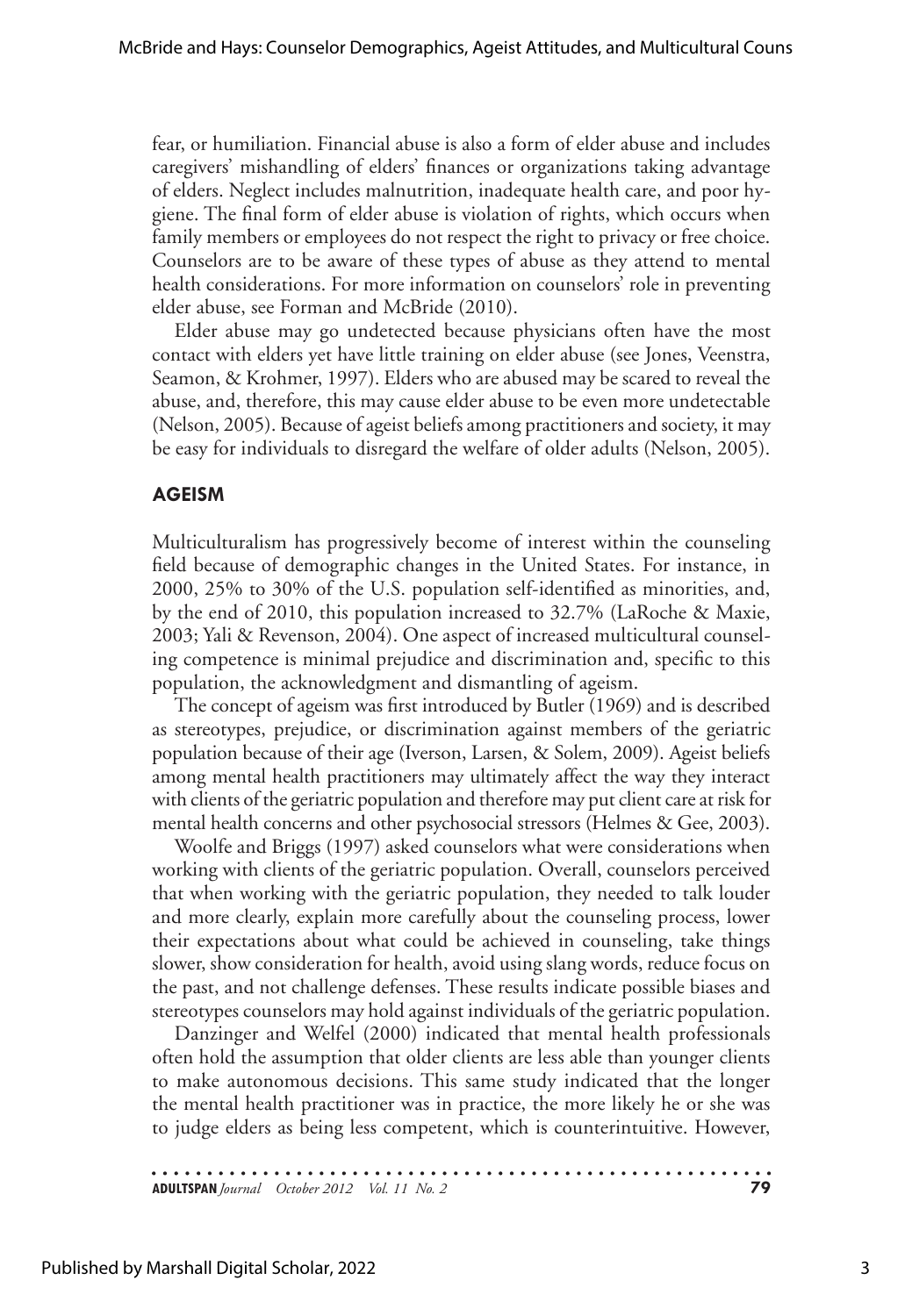this may be because as mental health professionals grow older, they may find it difficult to face their own aging process, thus leading them to view elders in a negative manner. Finally, licensed counselors were less likely to judge older clients as being less competent when compared with nonlicensed counselors.

Mental health professionals often show diagnostic and treatment biases against older adults (Hillman & Stricker, 1998). For instance, older adults are often given poorer prognoses by mental health professionals than are younger or middle-aged adults. Helmes and Gee (2003) found that when the client was described as being an older adult, prognosis for that client was less optimistic than if the client was not described as being an older adult. Because of age alone, counselors believed the older client to be less able to develop a therapeutic relationship and to be less appropriate for therapy compared with a 42-year-old client, and they felt less competent treating the older client and less willing to accept the older client. However, older adults presenting with depression are often thought to be less severe cases than are younger or middle-aged adults. This may occur because of age biases where older adults are thought to be naturally depressed. In addition, even when full criteria are met, older adults are less likely to be diagnosed with personality disorders.

Counselor biases and stereotypes against the geriatric population may negatively affect relationships they have with clients of this population as well as prevent competence in working with this population (Nemmers, 2004). It is imperative that counselors decrease their stereotypes and biases against the geriatric population because these attitudes may significantly influence client cognitive and physical functioning and overall well-being. Counselors must be knowledgeable about stereotypes and biases, including their own, held against the geriatric population and be prepared to delegitimize them when working with clients of this population.

There is a higher incidence of co-occurring disorders in the geriatric population, which may make mental health treatment more difficult (Zivian, Larsen, Knox, Gekoski, & Hatchette, 1992). Therefore, mental health professionals may be more reluctant to treat this population, because they may not feel confident that they have the skills they need to assist older clients. For instance, older adults often need specialized health care or may need assistance with networking with other unique services. Therefore, mental health professionals may have to exert more time and energy in assisting this population. In addition, Woolfe and Briggs (1997) suggested that counselors may be resistant in treating this population because they too will grow old one day and may fear death or the unknown. In addition, Woolfe and Briggs stated that there may be a high incidence of transference and countertransference when treating this population, which may make mental health professionals feel threatened and deter them from engaging in these relationships. For instance, clients may remind therapists of their own mother or father or grandparents. In return, this may encourage irrational anger or overcommitment to the client. Therefore, mental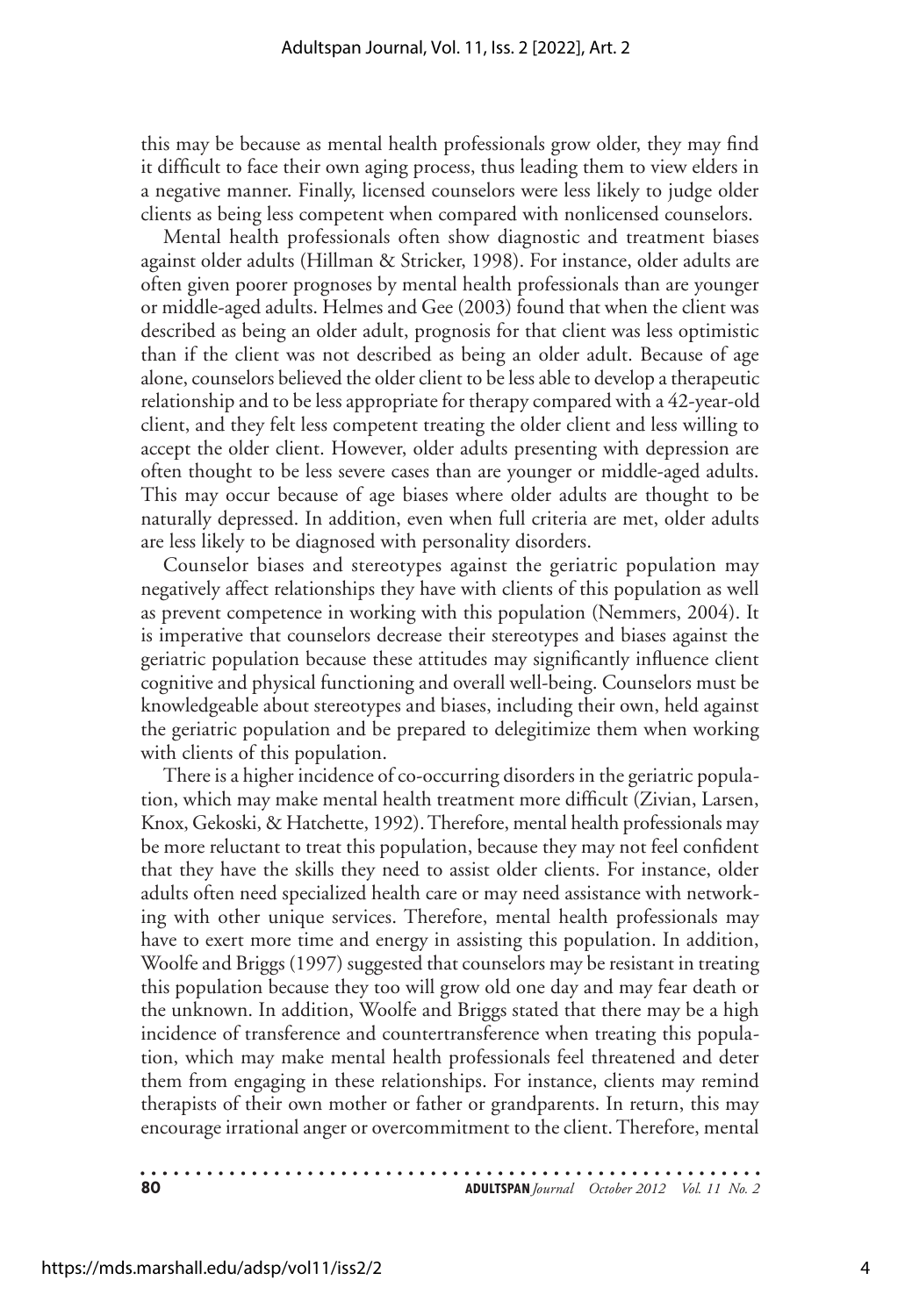health professionals often report less preference and motivation for working with older adults compared with working with young and middle-aged adults (Hillman & Stricker, 1998).

Although there are mental health and psychosocial considerations and evidence of accompanying practitioner bias, there is little research examining counselor bias (counselor attitudes toward the geriatric population) and overall multicultural counseling competence. Because age is considered a cultural variable, greater attention to counseling competency is needed to facilitate effective counselor interventions with this population. The purpose of this study was to understand the relationship between counselors' and counselor trainees' selfreported multicultural counseling competence and their attitudes of the geriatric population. Multicultural counseling competence assessment has traditionally not addressed ageism or competency with the geriatric population; thus, there is a need to look at the relationship between multicultural counseling competence and ageism because it has not been explored. The following research questions guided this study:

*Research Question 1*: What are counselors' and counselor trainees' training and clinical experiences related to the geriatric population?

*Research Question 2*: What is the relationship between multicultural counseling competence and ageism, using Multicultural Counseling Knowledge and Awareness Scale (MCKAS; Ponterotto, Gretchen, Utsey, Rieger, & Austin, 2002) and Fraboni Scale of Ageism (FSA; Fraboni, Saltstone, & Hughes, 1990) scores?

Regarding Research Question 2, it was hypothesized that the lower the scores on the MCKAS (indicating lower multicultural counseling competence), the higher the scores on the FSA (indicating ageist beliefs).

# **Method**

## **Participants**

Participants consisted of graduate students in counseling programs accredited and not accredited by the Council for Accreditation of Counseling and Related Educational Programs (CACREP) and master's- and doctoral-level counselors working in the counseling field. Participants were selected at random and were current members of the American Counseling Association (ACA). Assuming a moderate effect size at power = .80, we sought a minimum sample of 360 participants to assume that the hypothesis was tested at the .05 alpha level (Cohen, 1992). The return rate for the survey was 21.1%, with 415 participants beginning the survey, but only 361 participants completing it. To achieve this return rate, we surveyed 2,000 participants. However, 35 e-mails were undeliverable; therefore, the actual number of participants surveyed was 1,965.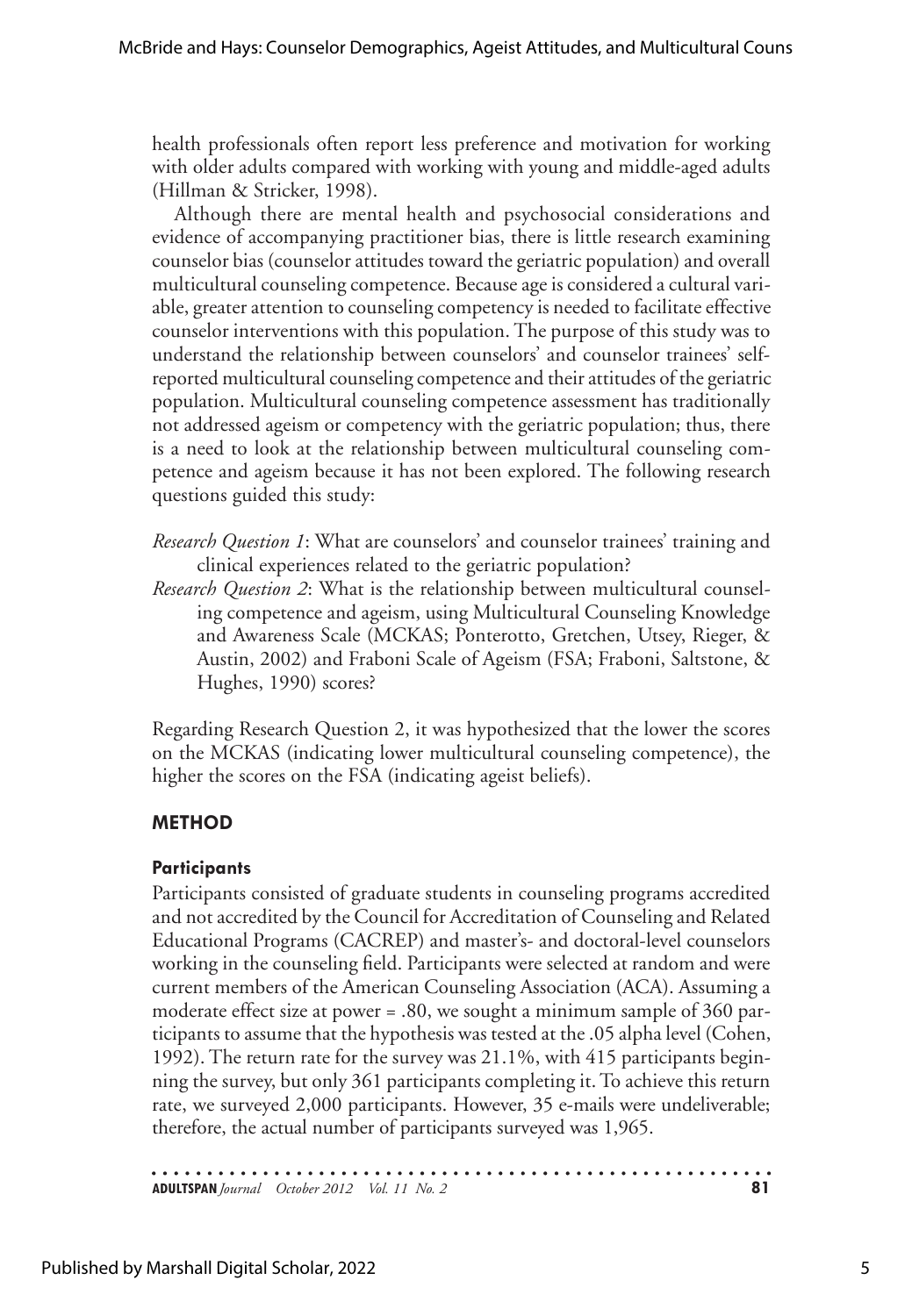The age range was 21 to 81 years, and the mean age was 41.27 years, with a standard deviation of 13.64 (20 participants did not report). This sample was bimodal (23, 27), and the median age was 39 years. With respect to gender, there were 72 men (19.9%), 287 women (79.5%), and two transgender (0.6%) participants. Also, 294 (81.4%) participants identified as being White, 25 (6.9%) identified as African American, 17 (4.7%) identified as Hispanic, three (0.8%) identified as Asian American, and 18 (5%) identified as other (four participants did not report).

### **Procedure**

Upon institutional review board approval, a random e-mail list of members was requested from ACA. It was asked that half of the e-mail list be composed of ACA members who identify themselves as students, with the other half being composed of ACA members who identify themselves as practitioners, and that school counselors be excluded. Data were collected through the use of a survey packet hosted on the online service SurveyMonkey (www.surveymonkey.com).

#### **Measures**

*FSA (Fraboni et al., 1990)*. The FSA assesses attitudes toward aging and the geriatric population (Fraboni et al., 1990). This scale is designed to measure an affective component, such as avoiding and excluding members of this population, in addition to a cognitive component of myths and beliefs about this population. The FSA consists of 29 items and uses a 4-point Likert-type format ranging from 1 (*strongly disagree*) to 5 (*strongly agree*; 3 is excluded). Each response on the Likert-type scale is summed to obtain the total score, and scores range from 29 to 145 (higher scores indicate more ageism).

The FSA has adequate construct validity and high internal reliability. The Cronbach's alpha for the total scale was .86, suggesting that the scale is relatively homogeneous (Fraboni et al., 1990). The scale has been correlated with the Acceptance of Others Scale (Fey, 1955;  $r = .40$ ,  $p < .001$ ) and the Facts on Aging Quiz (Palmore, 1977;  $r = -.28$ ,  $p < .001$ ), indicating evidence of construct validity.

*MCKAS (Ponterotto et al., 2002)*. The MCKAS is a 32-item scale that measures multicultural counseling competence (Ponterotto et al., 2002). The MCKAS uses a 7-point Likert-type scale that ranges from 1 = *not true at all*, to 4 = *somewhat true*, to 7 = *totally true*. Scores range from 32 to 224 (higher scores indicate higher self-perceived multicultural counseling competence). The Knowledge and Awareness subscales have a coefficient alpha ranging from .85 to .90 (Kim, Cartwright, Asay, & D'Andrea, 2003; Ponterotto et al., 2002). As evidence of construct validity, Neville, Spanierman, and Doan (2006) found that mental health professionals who indicated greater levels of racial/ethnic ideology were correlated with lower self-reported multicultural counseling competence.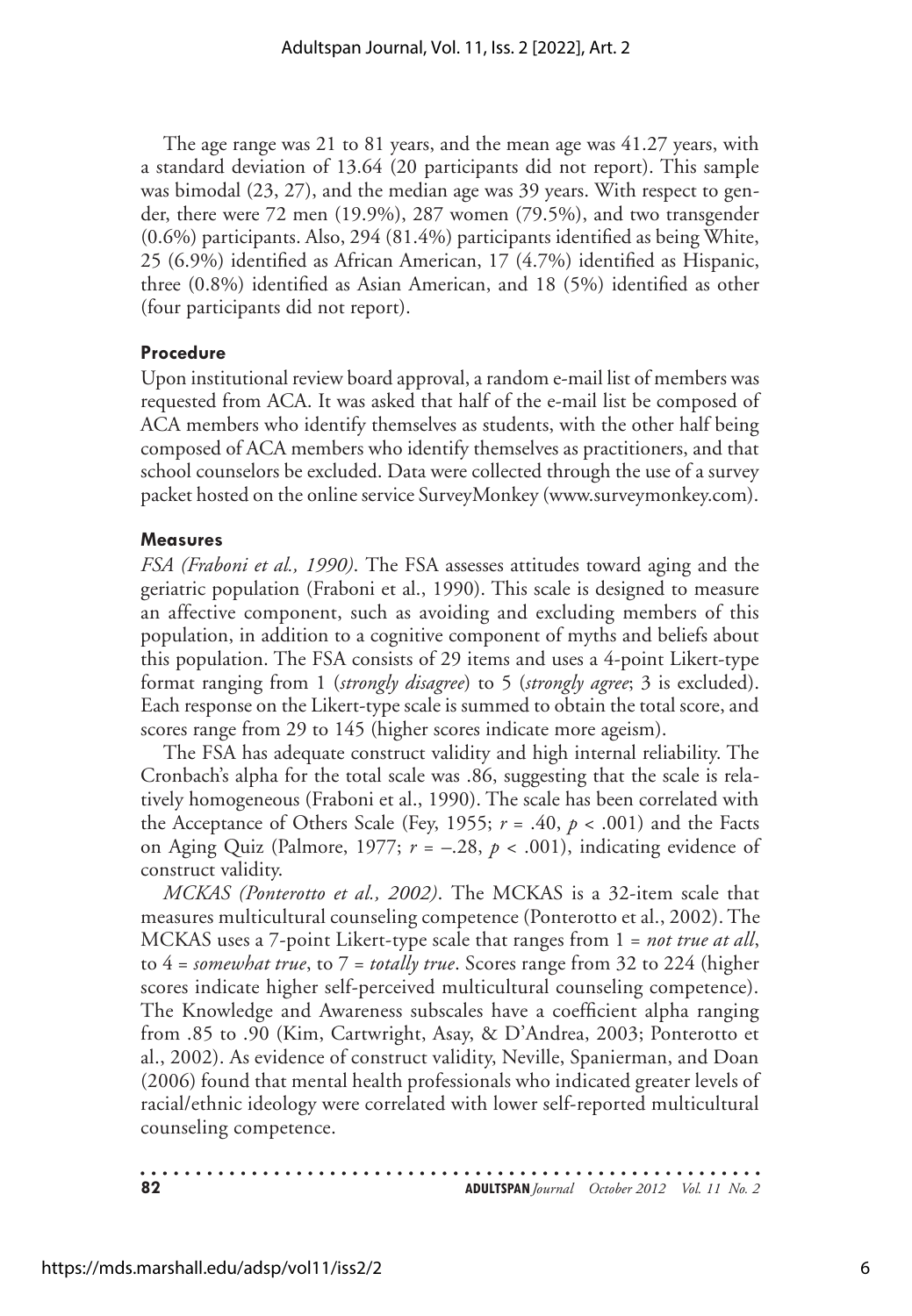*Demographic sheet*. Each participant answered questions pertaining to his or her history of gerontology training. Didactic training was assessed by the number of gerontology or adult development courses participants completed and the number of other courses into which topics regarding the geriatric population were infused. Practitioners were also asked to identify the percentage of clients who they have worked with in the past year who were of the geriatric population. In addition, participants were asked to identify their gender, age, race/ ethnicity, highest degree obtained, time in the counseling field as a practitioner or student (in years), CACREP status of the program that they were enrolled in or had graduated from, and primary work setting.

# **Results**

To address Research Question 1 ("What are counselors' and counselor trainees' training and clinical experiences related to the geriatric population?"), we conducted descriptive statistics. Participants were asked to identify the number of gerontology courses they had completed. Two hundred twenty (60.9%) participants indicated that they had not completed any gerontology courses, 84 (23.3%) had completed one gerontology course, 35 (9.7%) had completed two gerontology courses, and 14 (3.9%) had completed three or more gerontology courses. Three participants (0.8%) indicated they had other training experiences, such as degrees in gerontology and extensive internships with the geriatric population. Five (1.4%) participants chose not to answer this question. Participants were also asked to indicate whether their practicums and internships, as well as the eight core CACREP courses, addressed topics regarding geriatrics. Overall, the majority of participants stated that topics regarding geriatrics were mostly addressed in multicultural (59%) and human growth and development (77%) courses.

When asked to identify their primary role, 158 (43.8%) participants identified themselves as practitioners, 172 (47.6%) as master's or doctoral students, and 31 (8.6%) as counselor educators. Of those participants who primarily identified themselves as practitioners (*n* = 158), 65% indicated that 0% to 10% of their clients were from the geriatric population (seven participants did not report). Practitioners were asked to indicate their primary work setting. Overall, 75 (47.5%) participants indicated that their primary work setting was private practice, 12 (7.6%) indicated a hospital, 17 (10.8%) indicated a school, and 52 (32.9%) indicated other settings as their primary work settings (two participants did not report). The other primary work settings included community centers, in-home care, early intervention programs, correctional facilities, hospice care, and rape crisis centers. In addition, 55.8% of practitioners stated that they had 0 to 5 years of experience as employees within the counseling field (one participant did not report).

Research Question 2 assessed the relationship between multicultural counseling competence and ageism, using MCKAS and FSA scores. The mean score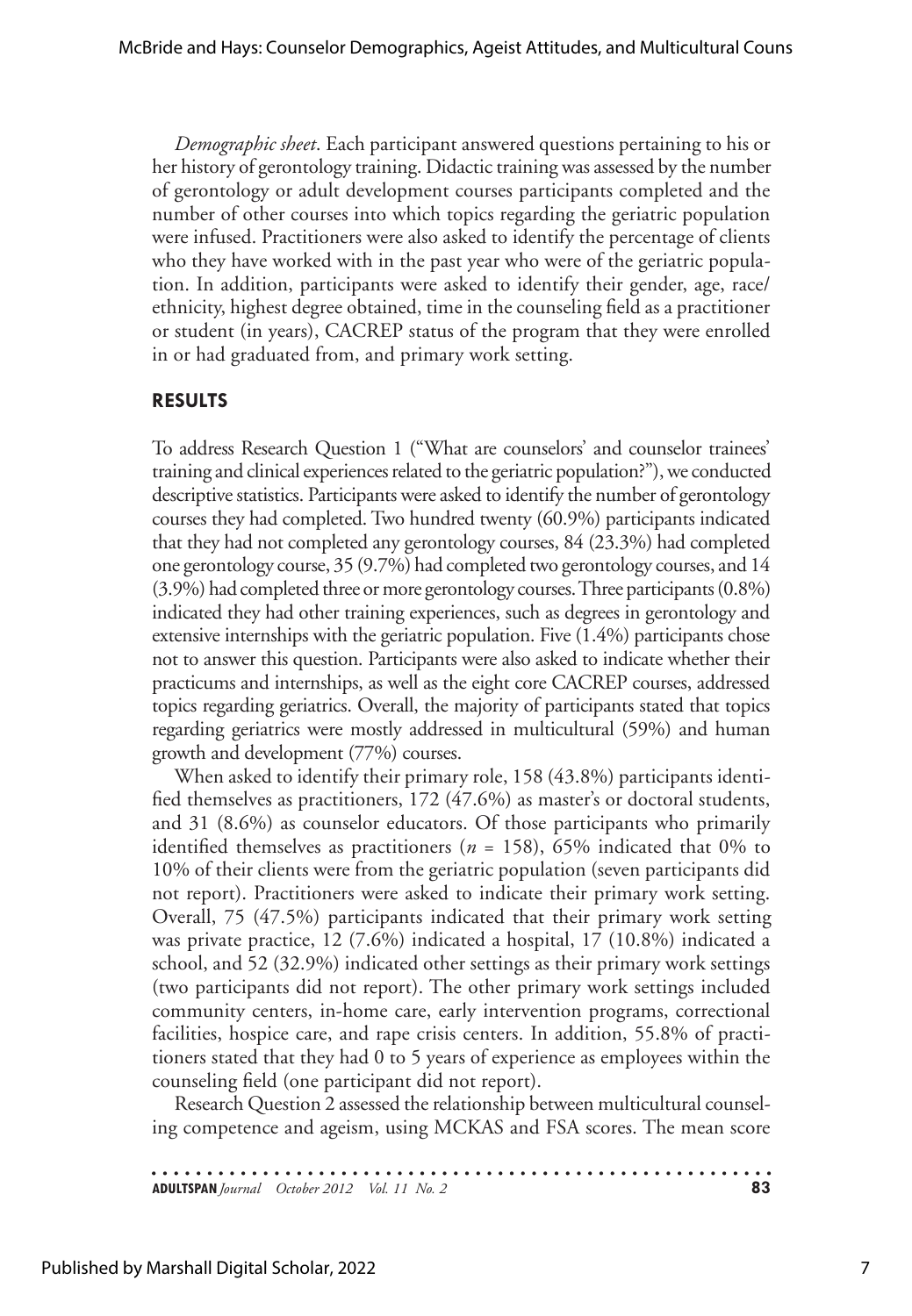for the FSA was 50.52 ( $SD = 11.29$ , range = 29–86), indicating fewer ageist attitudes overall. The mean score for the MCKAS was 177.37 (*SD* = 20.67, range = 106–224). A Pearson product–moment correlation coefficient revealed a statistically significant relationship,  $r(359) = -.41$ ,  $p < .01$ , indicating that participants with fewer ageist attitudes had higher self-reported multicultural counseling competence.

#### **Discussion**

The purpose of this study was to describe participants' training and clinical experiences related to the geriatric population and to understand the relationship between counselors' and counselor trainees' self-reported multicultural counseling competence and their ageist attitudes. The majority of this sample consisted of White women. Overall, the majority of participants had received their master's degree (59.3%). In addition, the majority of the sample stated that they had never completed a course in gerontology (60.9%); however, 23.3% stated that they had taken at least one gerontology course. The courses in which gerontology was primarily infused into were human growth (77%) and multicultural courses (59%). In 1991, Myers, Loesch, and Sweeney found that 53% of programs indicated that gerontological counseling was infused into human growth and development courses, whereas 41% infused these topics into lifestyle and career development courses, 19% in sexuality courses, 18% in substance abuse courses, 17% in social and cultural foundations courses, and 15% in appraisal courses. Therefore, counselor training programs may be integrating gerontological topics more often than they did in the past.

Students made up 47.6% of this sample, followed by practitioners (43.8%) and counselor educators (8.6%). The majority of counselor educators were new in the field (32.3% had 0–2 years of experience). Likewise, the majority of practitioners were also new within the field (34.3% had 0–2 years of experience). In addition, 65% of practitioners stated that each year only 0% to 10% of their clients are from the geriatric population. The majority of students were enrolled in CACREP-accredited programs (76%).

The results of this study indicate that counselors and counselor trainees report fewer ageist attitudes and rate themselves high in multicultural counseling competence, with a significant negative correlation between the two constructs. Therefore, perhaps increased multicultural education (e.g., conferences, experiential activities, greater client contact, and additional courses), which ultimately increases competence, may relate to a decrease in any previously held ageist beliefs.

In addition, the majority of participants stated that issues regarding geriatrics had been integrated into at least one of their core courses, with the most frequent integration in multicultural and human growth and development courses. Therefore, it is important for counselor educators to continue to integrate these topics into core courses to ensure minimal competence in working with clients of the geriatric

| -84 | <b>ADULTSPAN</b> Journal October 2012 Vol. 11 No. 2 |  |
|-----|-----------------------------------------------------|--|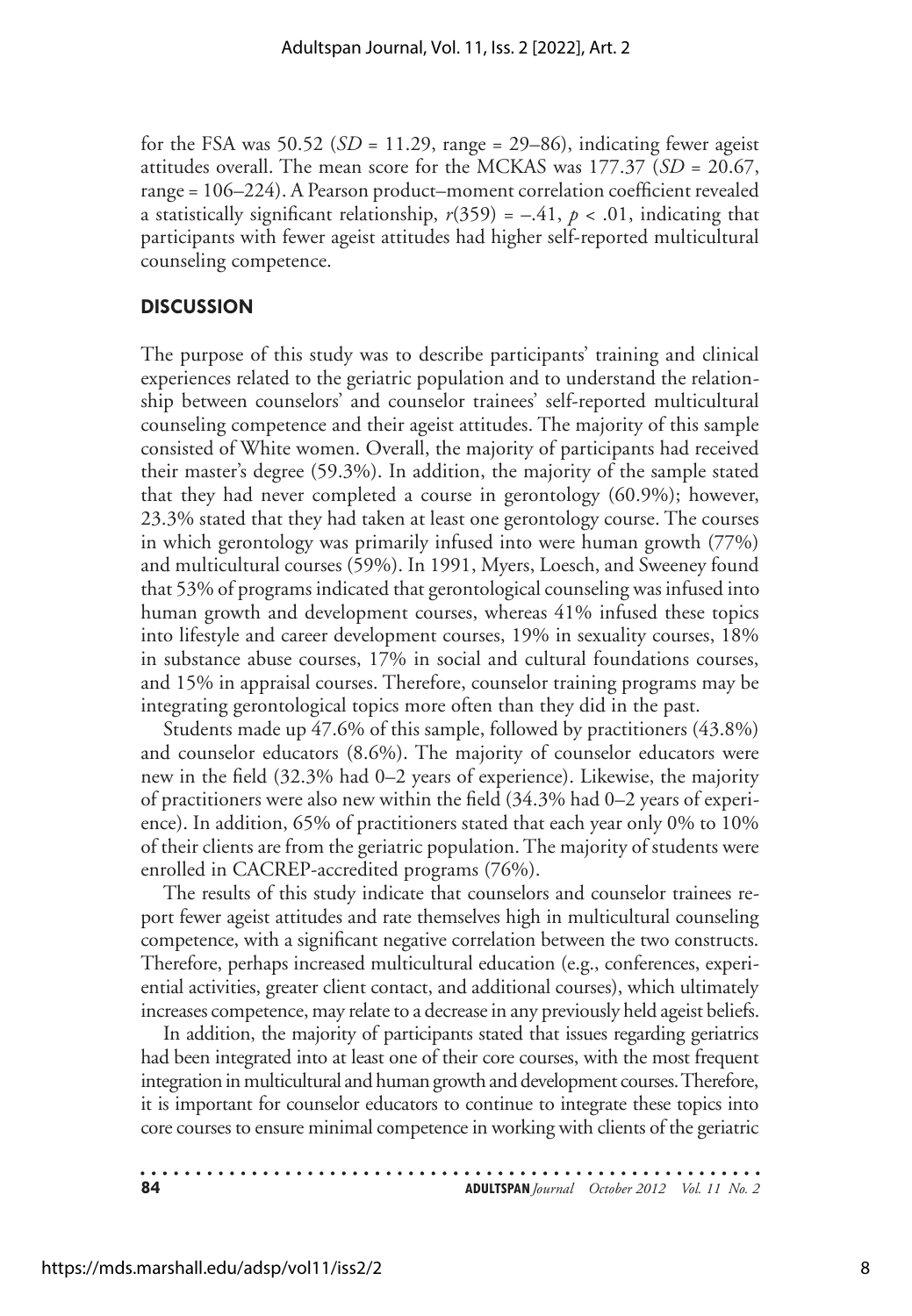population. Perhaps counselor educators may want to attempt to integrate these topics into courses in which participants identified very little integration, such as group work, career, helping relationships, and assessment. For instance, counselor educators could discuss types of groups that may be appropriate for individuals of the geriatric population, retirement and career concerns of this population, as well as different assessments for this population. In addition, 60.9% of this sample indicated that they had never completed a separate course in gerontology. Perhaps these courses need to be offered more often to assist counselors and counselor trainees in gaining educational experiences regarding geriatrics.

Counselor educators should also encourage self-reflection of counselor trainees to challenge the biases and assumptions they may hold against minority groups, such as the geriatric population. Self-awareness of biases and stereotypes is imperative when counseling diverse clients. This may be an uncomfortable process and, therefore, may cause some anxiety in both counselor trainees and counselor educators. As a result, some counseling programs may not emphasize self-reflection as much as they should. Therefore, greater emphasis needs to be placed on helping counselor trainees reflect on their own lives as well as preparing counselor educators to facilitate this difficult process. Immersion experiences and journaling may help to facilitate self-reflection by allowing students to challenge their biases and then journal about their anxieties, discomfort, and victories. Additionally, counselor educators should suggest counselor trainees seek counseling if troubles arise.

### **Limitations of the Study**

Social desirability may have affected participants' responses on both the FSA and the MCKAS. Social desirability occurs when participants respond to instruments in socially acceptable ways rather than reporting their true feelings or beliefs (Vella-Brodrick & White, 1997). Participants in this study may have been reactive to the instruments in that they were aware that their performance was being measured and, therefore, altered their answers from what they would have otherwise been. Participants will do this to please the researcher or appear "better" or more competent than they actually are. In an attempt to reduce this, confidentiality and anonymity were ensured for this research study. Therefore, participants may have rated themselves as being more multiculturally competent than they really are or as holding fewer ageist beliefs than they actually do.

It may be difficult to generalize results, because the Internet may not be readily available to all potential participants (Mitra, Jain-Shukla, Robbins, Champion, & Durant, 2008; Sax, Gilmartin, & Bryant, 2003). For instance, some potential participants may lack computer literacy or may be weary of responding to surveys because of confidentiality issues. In addition, low socioeconomic status participants may not have access to a computer. In addition, it is impossible to control if participants can take a survey more than once or if the intended participant is even the person responding (Cobanoglu & Cobanoglu, 2003; Mitra et al., 2008).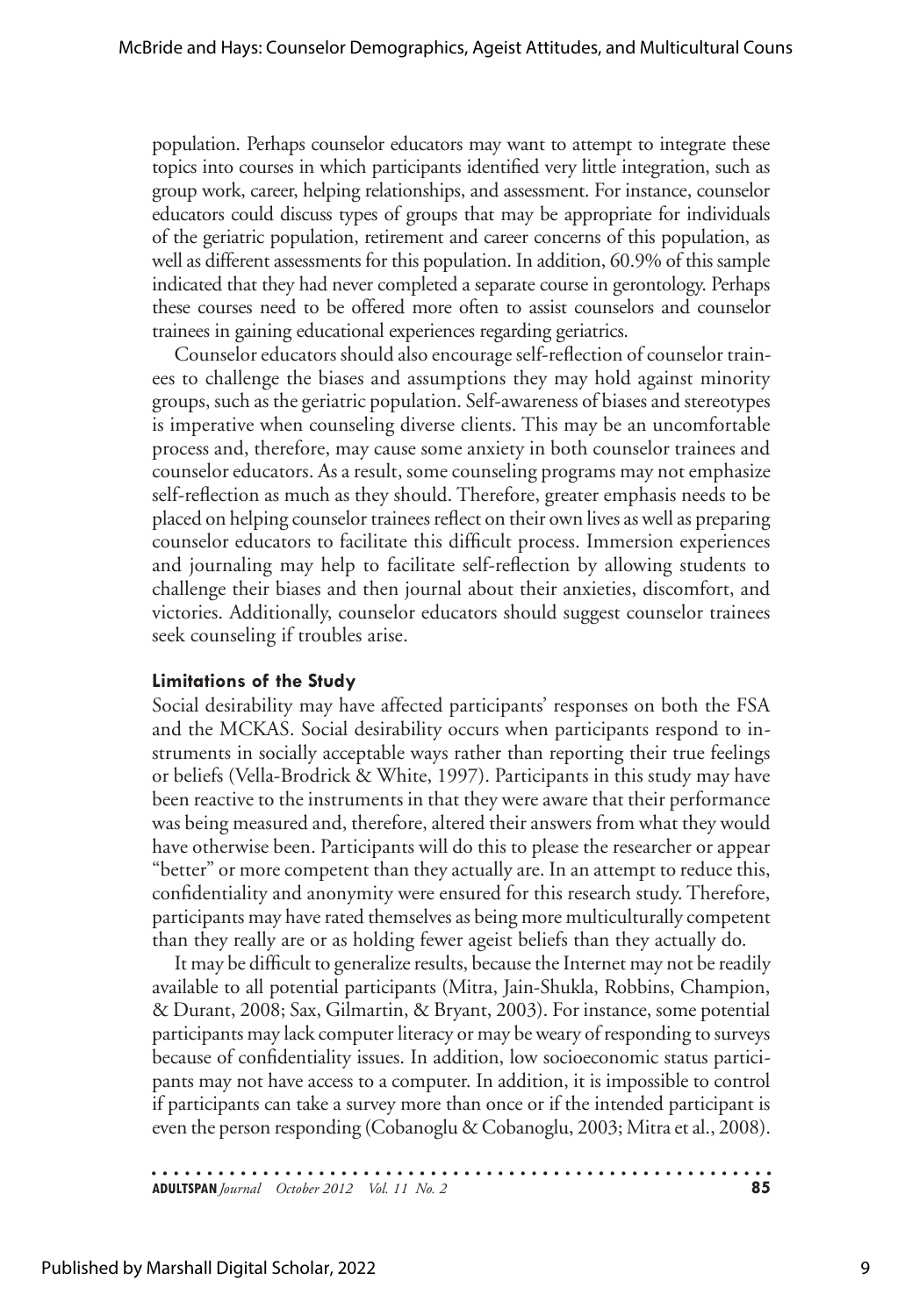Sample demographics may have been another limitation. The majority of participants who composed this sample were White (81.4%) and female (79.5%). Therefore, it is difficult to generalize these results to individuals who are not of these demographics. However, it is noteworthy that the demographics found in this study are similar to those of the entire population of counselors and counselor trainees.

Participants may have had difficulty answering some of the demographic questions. For instance, participants were asked to report the percentage of geriatric clients they see per year. This may have been difficult for some participants to assess. In addition, participants were asked whether they were currently attending or had graduated from a CACREP-accredited program. Although an "unsure" answer option was offered, some participants may have answered "yes" or "no" without knowing if they were truly attending or had graduated from a CACREP-accredited program.

#### **Implications for Future Research**

As a way to explore counselors' attitudes toward individuals of the geriatric population further, a qualitative or mixed methods study may be well warranted. Researchers could then determine patterns and themes based on participants' responses rather than on quantitative data, which offer very little exploration of responses. This type of research design would allow researchers to gain a better understanding of the attitudes counselors and counselor trainees have regarding individuals of the geriatric population. Furthermore, because counselors' access to the geriatric population seems to be low, it is important that additional research studies are completed on how counselors can better access individuals of this population. Specifically, a qualitative study could be conducted with counselors who primarily work with individuals of the geriatric population. Access to the population could be explored as well as barriers to reaching this population.

In future research, a larger sample size may need to be used to allow for more participants of different racial/ethnic groups to be included. In the current study, participants of racial/ethnic groups other than White accounted for only 17.5% of the sample.

Future researchers may also want to explore training on elder abuse among counselors. In addition, analogue studies may be used to determine the rate of diagnosis of mental health concerns, such as depression, suicide, and dementia, for the geriatric population. Finally, studies that explore what counselors actually do with these clients (e.g., theories, techniques) may be well warranted.

### **References**

Abraham, R. (2005). *When words have lost their meaning: Alzheimer's patients communicate through art.* Westport, CT: Praeger.

. . . . . . . . . . . . . **86 ADULTSPAN***Journal October 2012 Vol. 11 No. 2*

American Psychiatric Association. (2000). *Diagnostic and statistical manual of mental disorders* (4th ed., text rev.). Washington, DC: Author.

Butler, R. N. (1969). Age-ism: Another form of bigotry. *The Gerontologist, 9,* 243–246.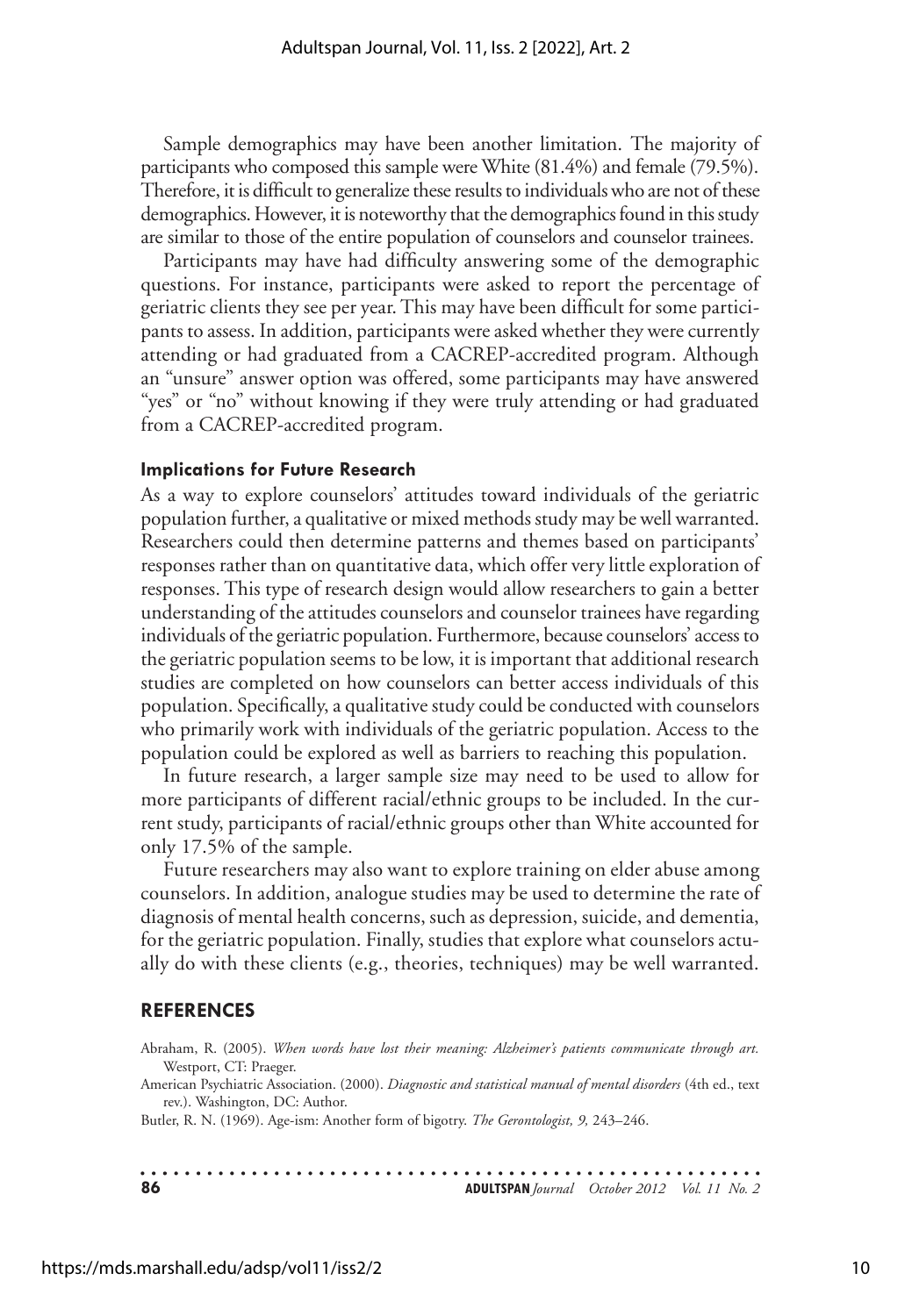- Buzgova, R., & Ivanova, K. (2009). Elder abuse and mistreatment in residential settings. *Nursing Ethics, 16,* 110–126. doi:10.1177/0969733008097996
- Centers for Disease Control and Prevention and National Association of Chronic Disease Directors. (2008). *What do the data tell us?* (The State of Mental Health and Aging in America, Issue Brief 1). Retrieved from http://www.cdc.gov/aging/pdf/mental\_health.pdf
- Centers for Disease Control and Prevention and National Association of Chronic Disease Directors. (2009). *Addressing depression in older adults: Selected evidence-based programs* (The State of Mental Health and Aging in America, Issue Brief 2). Retrieved from http://www.cdc.gov/aging/pdf/mental\_health\_brief\_2.pdf
- Cobanoglu, C., & Cobanoglu, N. (2003). The effect of incentives in web surveys: Application and ethical considerations. *International Journal of Market Research, 45,* 475–488.
- Cohen, J. (1992). A power primer. *Psychological Bulletin, 112,* 155–159. doi:10.1037/0033-2909.112.1.155
- Danzinger, P. R., & Welfel, E. R. (2000). Age, gender and health bias in counselors: An empirical analysis. *Journal of Mental Health Counseling, 22,* 135–149.
- Fey, W. F. (1955). Acceptance by others and its relation to acceptance of self and others: A revaluation. *Journal of Abnormal and Social Psychology, 50,* 274–276.
- Forman, J. M., & McBride, R. G. (2010). Counselors' role in preventing abuse of older adults: Clinical, ethical, and legal considerations. *ADULTSPAN Journal, 9,* 4–13. doi:10.1002/j.2161-0029.2010.tb00067.x
- Fraboni, M., Saltstone, R., & Hughes, S. (1990). The Fraboni Scale of Ageism (FSA): An attempt at a more precise measure of ageism. *Canadian Journal on Aging, 9,* 56–66.
- Gist, Y. J., & Hetzel, L. I. (2004). *We the people: Aging and the United States.* Retrieved from http://www. census.gov/prod/2004pubs/censr-19.pdf
- Goldstein, A., & Damon, B. (1993). *We the American . . . elderly.* Retrieved from http://www.census.gov/ apsd/wepeople/we-9.pdf
- Helmes, E., & Gee, S. (2003). Attitudes of Australian therapists toward older clients: Educational and training imperatives. *Educational Gerontology, 29,* 657–670. doi:10.1080/03601270390225640
- Hillman, J. L., & Stricker, G. (1998). Psychology students' clinical judgments as a function of patient age and pathology. *Journal of Clinical Geropsychology, 4,* 1–15.
- Iverson, T. N., Larsen, L., & Solem, P. E. (2009). A conceptual analysis of ageism. *Nordic Psychology, 61,*  4–22. doi:10.1027/1901-2276.61.3.4
- Jones, J. S., Veenstra, T. R., Seamon, J. P., & Krohmer, J. (1997). Elder mistreatment: A national survey of emergency physicians. *Annals of Emergency Medicine, 30,* 473–479.
- Kim, B. S. K., Cartwright, B. Y., Asay, P. A., & D'Andrea, M. J. (2003). A revision of the Multicultural Awareness, Knowledge, and Skills Survey–Counselor Edition. *Measurement and Evaluation in Counseling and Development, 36,* 161–180.
- LaRoche, M. J., & Maxie, A. (2003). Ten considerations in addressing cultural differences in psychotherapy. *Professional Psychology: Research and Practice, 34,* 180–186. doi:10.1037/0735-7028.34.2.180
- Mitra, A., Jain-Shukla, P., Robbins, A., Champion, H., & Durant, R. (2008). Differences in rate of response to web-based surveys among college students. *International Journal on E-Learning, 7,* 265–281.
- Myers, J. E., Loesch, L. D., & Sweeney, T. J. (1991). Trends in gerontological preparation. *Counselor Education and Supervision, 30,* 194–204.
- National Center on Elder Abuse. (2006). *The 2004 survey of state adult protective services: Abuse of adults 60 years of age and older.* Retrieved from http://www.ncea.aoa.gov/NCEAroot/Main\_Site/Index.aspx
- Nelson, T. D. (2005). Ageism: Prejudice against our feared future self. *Journal of Social Issues, 61,* 207–221. doi:10.1111/j.1540-4560.2005.00402.x
- Nemmers, T. M. (2004). The influence on ageism and ageist stereotypes on the elderly. *Physical and Occupational Therapy in Geriatrics, 22,* 11–20. doi:100.1200/j148v22n04\_02
- Neville, H., Spanierman, L., & Doan, B. (2006). Exploring the association between color-blind racial ideology and multicultural counseling competencies. *Cultural Diversity and Ethnic Minority Psychology, 12,*  275–290. doi:10.1037/1099-9809.12.2.275

Palmore, E. (1977). Facts on Aging: A short quiz. *The Gerontologist, 17,* 315–320.

- Ponterotto, J. G., Gretchen, D., Utsey, S. O., Rieger, B. P., & Austin, R. (2002). A revision of the Multicultural Awareness Scale. *Journal of Multicultural Counseling and Development, 30,* 153–180.
- Sax, L. J., Gilmartin, S. K., & Bryant, A. N. (2003). Assessing response rates and nonresponse bias in web and paper surveys. *Research in Higher Education, 44,* 409–432. doi:10.1023/A:1024232915870
- Spira, A. P., & Edelstein, B. A. (2007). Operant conditioning in older adults with Alzheimer's disease. *The Psychological Record, 57,* 409–427.